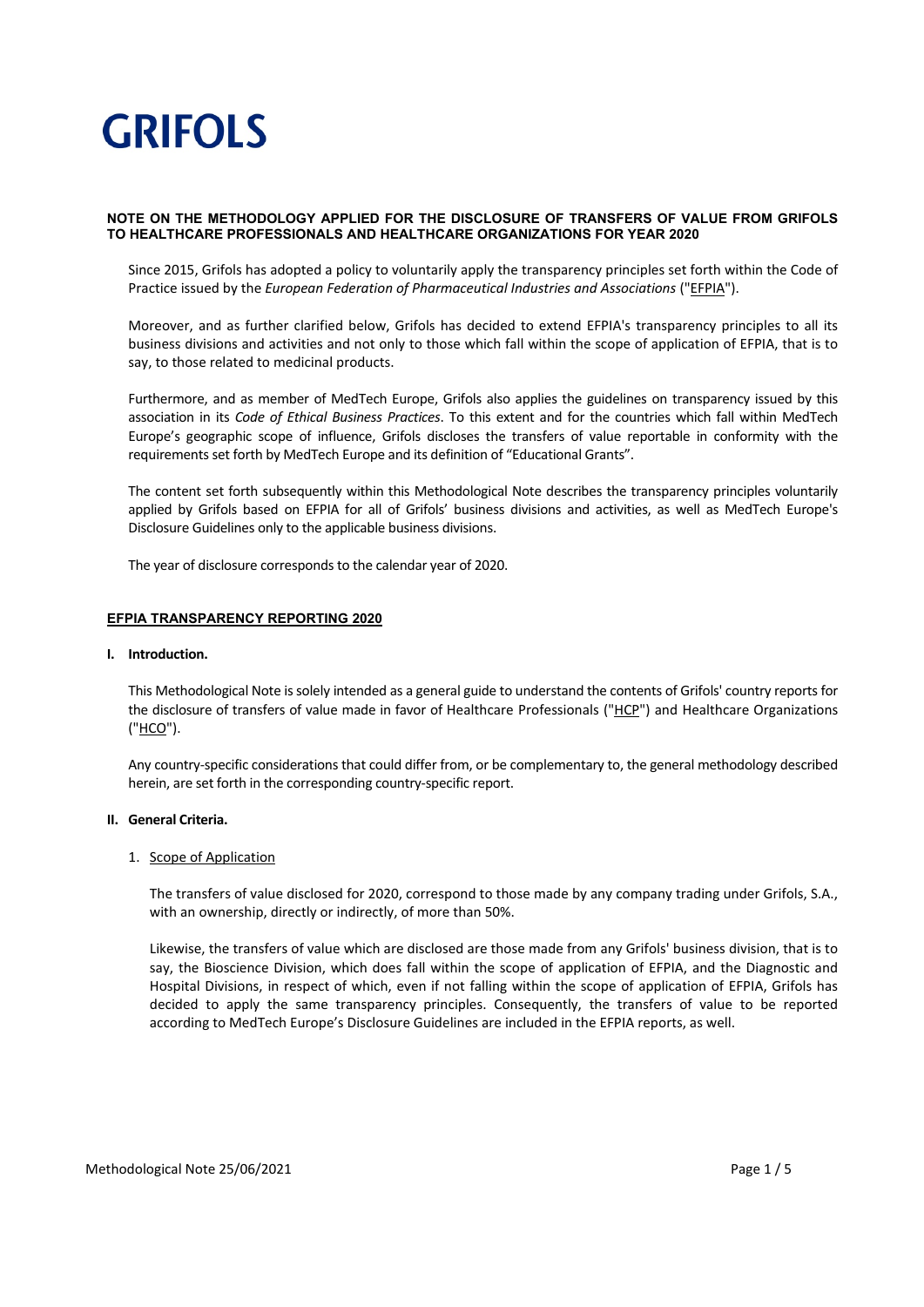

The following general criteria are applicable:

a) In those countries where the Grifols subsidiary is a member of the local association adhered to EFPIA, the transfers of value are disclosed following the principles set forth by the local association code. Generally, the transfers of value made in favor of HCPs are disclosed on an individual basis, provided that the previous and written consent has been obtained from the HCP in accordance with the applicable personal data protection laws. When such consent is not obtained, the transfers of value are disclosed in an aggregate basis. The transfers of value made in favor of HCOs are disclosed in an individual basis. Transfers of value related to research and development (" $R&D$ ") activities are disclosed in an aggregate basis.

b) In those countries where the Grifols subsidiary is not a member of the local association adhered to EFPIA, the transfers of value are disclosed following the general principles set forth by EFPIA's Disclosure Code.

Finally, in those countries where, even if under the scope of EFPIA's Disclosure Code, a local law or equivalent legal rule on transparency exists, the transfers of value are disclosed applying such local legal requirements.

### 2. Healthcare Professional (HCP) / Healthcare Organization (HCO)

The transfers of value that are disclosed are those made by Grifols in favor of any HCP and HCO whose principal, primary or main practice is located within a country covered by EFPIA.

#### 3. Publication

Grifols is publishing one report per country through Grifols website: www.grifols.com.

In those countries where the Grifols subsidiary is a member of the local association, the publication will be performed according to the local code and it will be performed through a central platform, when applicable.

### **III. Transfers of Value**

The transfers of value which are disclosed are the following:

- a) Services rendered by HCPs and HCOs in favor of Grifols: the fees and expenses covered by Grifols in accordance with each services agreement are disclosed.
- b) Sponsorships of HCPs to attend educational or promotional events organized by Grifols or by third parties: the costs of registration fees, travel and accommodation covered by Grifols in relation to the event are disclosed.
- c) Sponsorships agreements entered into by Grifols with third parties for educational events: the actual costs covered by Grifols in accordance with each sponsorship agreement are disclosed.
- d) Donations and grants: the amounts of the donation and grant covered by Grifols in favor of HCOs are disclosed.
- e) Research and Development: the transfers of value derived from R&D activities, which, according to EFPIA's Disclosure Code should be made public, are disclosed. These transfers of value, which are disclosed in an aggregate basis, refer to fees and costs relating such activities, as well as those amounts corresponding to research grants. Likewise, when the R&D activities are executed through a Contract Research Organization ("CRO"), the transfers of value made through such CROs are disclosed.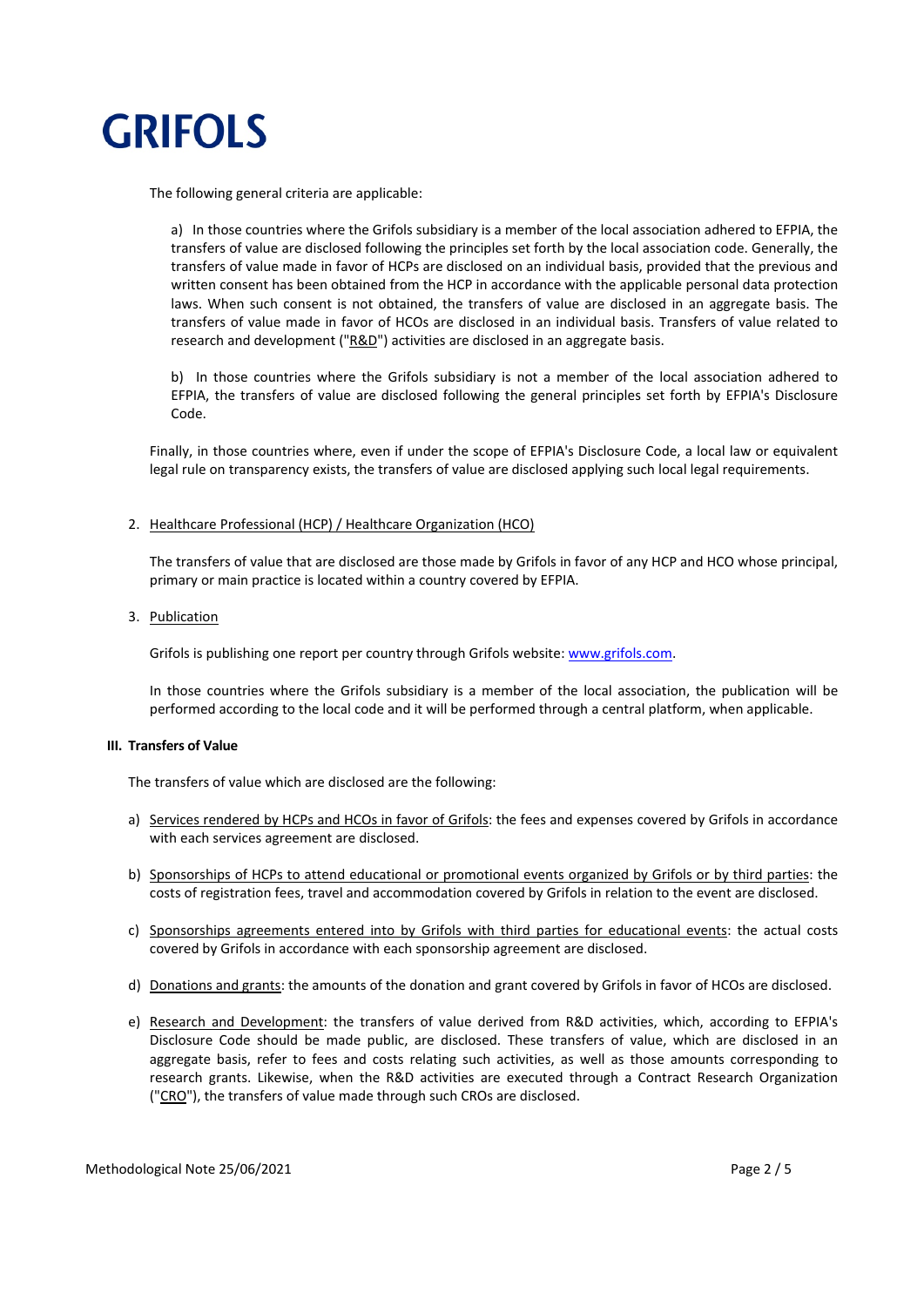f) Transfers of Value made by Grifols indirectly (through third parties): when the transfers of value, which are made in favor of HCPs and/or HCOs as their final recipients, are made through third parties, Grifols also discloses them in so far Grifols has knowledge of such recipients.

### **IV. Amounts Disclosed**

- a) Disclosed amounts correspond to the taxable base of the transfer of value, excluding the applicable taxes. If applicable tax cannot accurately be excluded, then the full amount of such transfer of value is disclosed, that is to say, the transfers of value are disclosed in their gross amount. This might be the case of some accommodation expenses and travel related costs, among others.
- b) The amounts are disclosed in Euros and/or in the official currency of the country of the recipient.

The transfers of value originally made in a different currency, are converted to the official currency of the country of the recipient. The exchange rate applied for the currency conversion, has been obtained from the European Central Bank (www.ecb.int).

The conversion to Euros of the disclosed amounts has been done by applying the average official exchange rate for year 2020 among the corresponding currencies, issued by the European Central Bank.

- c) The amounts disclosed correspond to the transfers of value made during the 2020 calendar year:  $1<sup>st</sup>$  January to 31<sup>st</sup> December 2020, both included.
- d) The general rule applied by Grifols is that a transfer of value is subject to 2020 disclosure, when the date of its actual payment falls within 2020 calendar year.

This general rule is applicable to donations and grants, sponsorship agreements, R&D activities and to other services rendered by HCPs and HCOs. The costs related to such R&D activities and to such other services, are disclosed in the same disclosure year in which the corresponding rendered services have been paid.

However, for transfers of value consisting *only* in disbursement of costs relating events organized by Grifols or by third parties (that is to say, costs relating registration, travel and accommodation), the date considered for the disclosure of such costs, is the date the event has taken place.

\*\*\*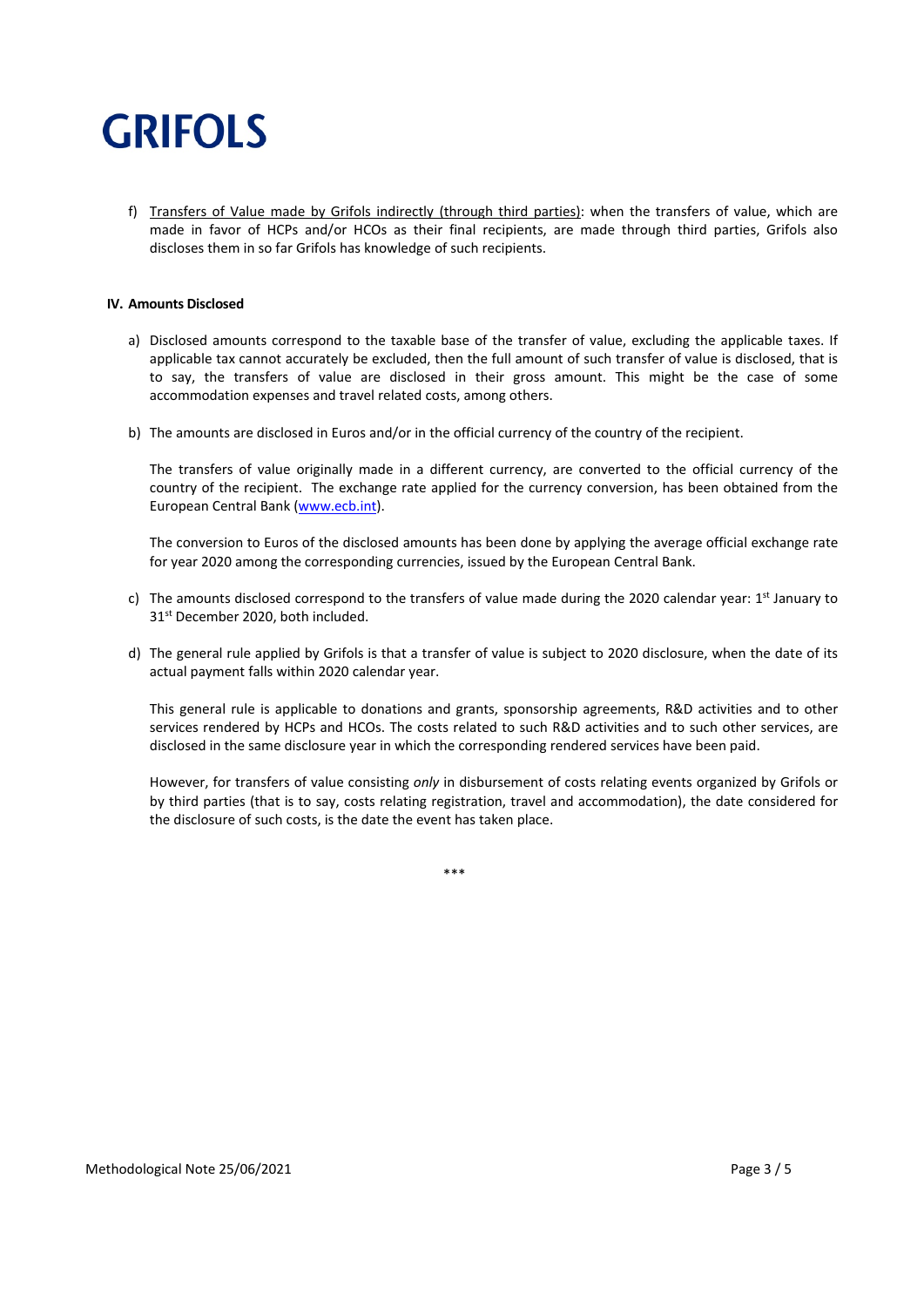### **MEDTECH EUROPE TRANSPARENCY REPORTING 2020**

### **I. Introduction.**

Grifols supports Medical Education through the provision of Educational Grants to HCOs in compliance with the rules set out in the MedTech Europe Code, including the obligation to disclose these Educational Grants. The Code also requires the disclosure of transfers of value provided to Professional Conference Organizers ("PCO") for the advancement of educational purposes, when acting independently of an HCO.

This note is intended to serve as supporting documentation for a comprehensive understanding of the 2020 Grifols disclosure according to the MedTech Europe's Disclosure Guidelines.

### **II. General Criteria.**

### 1. Scope of Application

The Educational Grants disclosed for 2020, pursuant to the MedTech Europe Code, correspond to those made by any company trading under Grifols, S.A., with an ownership, directly or indirectly, of more than 50%.

The Educational Grants which are disclosed are those made from the Grifols' Diagnostic and Hospital Divisions (excluding subdivisions out of the scope of MedTech Europe, like nutrition and food supplement products) to HCOs based or registered within the MedTech Europe geographic area of influence, regardless the Grifols company that performs the payment or the country in which a particular educational event or activity took place.

In those countries where Grifols is subject to the compliance of a local law or equivalent legal rule on transparency, the Educational Grants are disclosed applying such local legal requirements.

### 2. Process

Grifols establishes a single transparency process to identify and collect all the data referring to Educational Grants pursuant to the Disclosure Guidelines. All funds and payments are identified through review and analysis of financial data and through referencing additional data such as related educational program or event, date of performance, amount and other relevant information.

Once collected and calculated, the yearly aggregate amount corresponding to each HCO beneficiary has been submitted into the MedTech Europe disclosure platform before 30<sup>th</sup> June 2021. Payments performed through a PCO are also included identifying the HCO as beneficiary. Information on the individual payments is available upon request of the HCO.

Grifols has documented the Educational Grants in the respective written agreement, including the clauses for information and consent (when applicable) of the publication of the data.

### 3. Publication

Grifols has submitted all the Educational Grants into the MedTech Europe single platform (Ethical MedTech Europe website) launched for Member Companies to disclose transfers of value in MedTech Europe geographic area of influence.